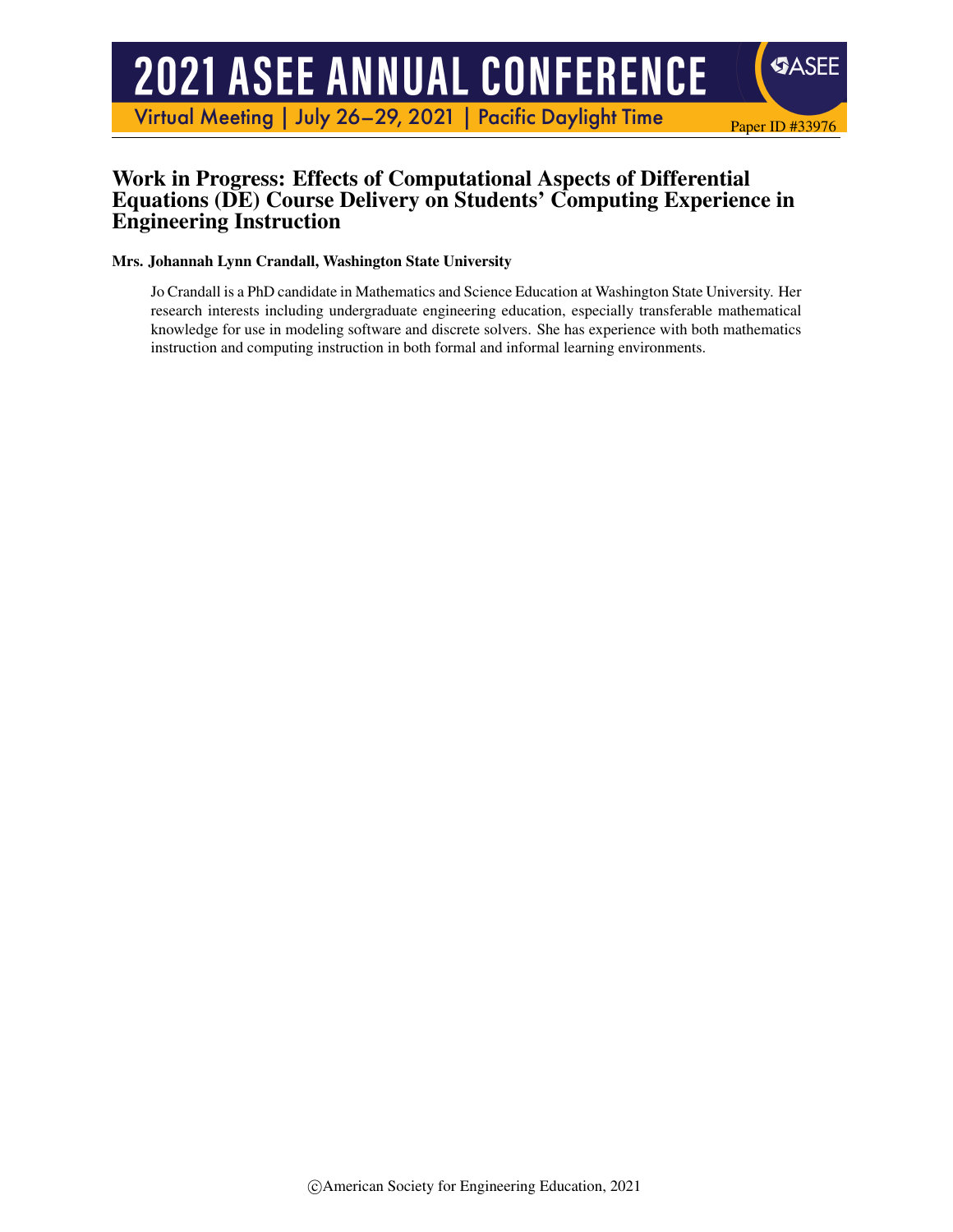## **Work in Progress: Effects of computational aspects of differential equations (DE) course delivery on students' computing experience in engineering instruction**

#### **Introduction**

Recent literature and Industry 4.0 discussions [1] have highlighted the need for engineering graduates to gain computational facility in all stages of ill-posed, industry-relevant problem solving, from problem framing to understanding of and confidence in algorithm output. Chemical and mechanical engineering students grapple with both ordinary and partial differential equations in their engineering coursework using computational methods that they may not have been prepared for in their introductory differential equations (DE) course in a separate mathematics department.

Aspects of DE course delivery examined here include instructor choices of analytic and numerical methods, instructor incorporation of programming or software packages in lectures and/or assignments, and instructor use of disciplinary examples. The goal of the larger project of which this report is an initial subset is to characterize problem-solving competencies that chemical and mechanical engineering students transfer from their upper-division mathematics courses to their core engineering courses. To date, participation in the study across three universities has included 10 engineering instructors, 6 DE instructors, and 15 engineering undergraduates. Findings of the study are anticipated to inform both mathematics and engineering faculty as (1) many math programs are experiencing the need to evolve DE course delivery into an increasingly computational endeavor and (2) many engineering programs may find support for students' increased computational problem-solving through collaboration with math educators on DE course design.

#### **Conceptual Framework**

This qualitative study falls into the well-precedented category of research on transfer of learning. While *transfer* is understood as the activity of applying knowledge acquired in one setting to novel setting-specific circumstances [2], the traditional cognitive construct is augmented in this study by the harnessing of the preparation for future learning (PFL) framework [3]. PFL forefronts the activity of *knowing with* prior learning and sensitization to properties and techniques even if the learner is unable to specifically articulate their grasp of the concepts. This knowing-with process is deemed central to students' capacity to access prior mathematical and computational skill in a way which transcends their rote imitation of procedures. That is, when encountering novel problem scenarios, the extent to which students might apply prior mathematical and computational approaches is likely to be determined by their understanding, or even *feeling*, of how their skill set applies, as opposed to their memory of its prior applications. Thus, the extent to which their grasp of mathematical and computational tools survives the transit between DE instruction and later engineering application may be related to the manner of their engagement with tools in DE instruction [4],[5].

#### **Participants, Setting, & Data Gathering**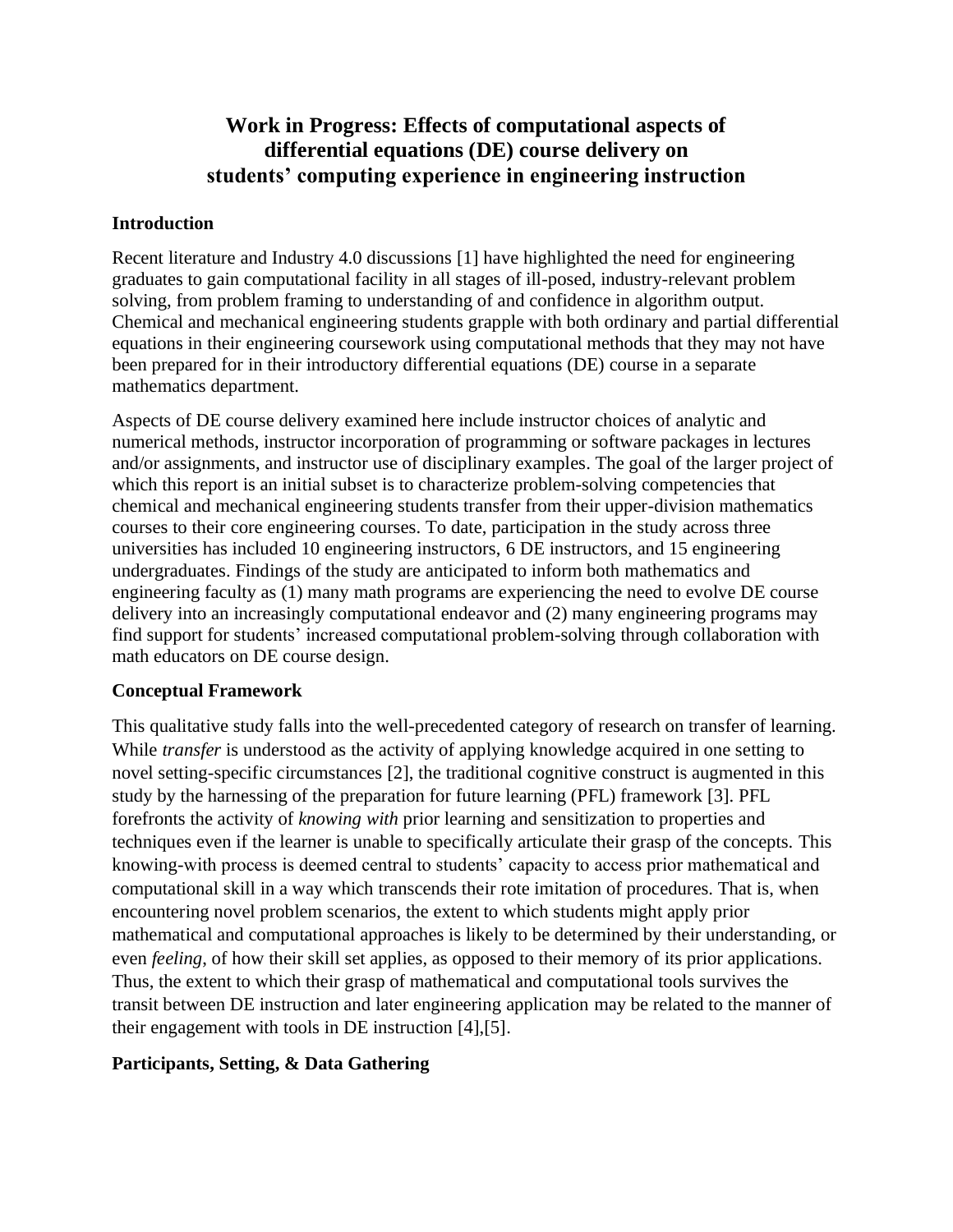Data gathering is underway at three western U.S. four-year degree granting universities housing ABET-accredited chemical and/or mechanical engineering programs. These programs were chosen because DE figures prominently in the prerequisites of several core courses. Evidence and perspectives from mathematics instructors, engineering instructors, and engineering students who have previously taken DE are being gathered. Sources of data include course artifacts (e.g. syllabus, textbook) [6], preliminary survey, instruction observations, instructor interviews, and task-based student interviews [7]. Data analyzed in this initial report include engineering instructor and student interviews from an engineering analysis course (3 students) and a dynamical modeling course (2 students). Both are 300-level courses in which MATLAB computing is used on a regular basis to solve differential equations and the students enrolled completed DE approximately one year prior to the study.

Preliminary surveys distributed during initial class visitations are used to identify DE instructors of the current group of engineering students and catalog which mathematics and engineering courses in which the student participants are and have recently been enrolled. Interviews with DE instructors will continue as engineering instructor interviews and class observations conclude.

Student interviews consist of two question types. The first is a group of open-ended questions about the role of technology in their mathematics and engineering experience, perceptions of applicability of tools across disciplines, and perceptions of preparedness for computing in engineering. The second question type follows the posing of four differential equation problem scenarios of graduated complexity and level of engineering context. Problems were assembled with the aid of three experienced DE instructors at two of the participant universities. (The first two problems, to which initial student responses will be discussed here, are included in Table 1.)

Engineering instructor interviews pose similar, but more direct, questions about the role of technology and preparedness of students for numerical and computational methods. The four graduated-context differential equations are also shown to instructors. Instructor anticipated methods of approaching the problems is compared with student methods of approaching the problems, with special attention to mentions of the relevance of computing for solving or analyzing each problem.

**Analytical Framework.** An analytical framework based on themes of DE teaching and learning concern in the literature has been constructed. The prongs of the analytical framework comprise the following four dimensions:

*\*Analytic-numerical:* This dimension characterizes an instructor's use of analytic and numerical techniques in the solution of differential equations. Analytic methods include symbolic and algebraic manipulation to produce succinct symbolic representations and numerical methods include estimating and/or visualizing behavior on a restricted interval.

*\*Computational-analog:* This dimension characterizes an instructor's attitudes toward, references to, and use of technology. Computational technologies include computing activities such as the use of mathematical software packages for either identifying or visualizing solutions,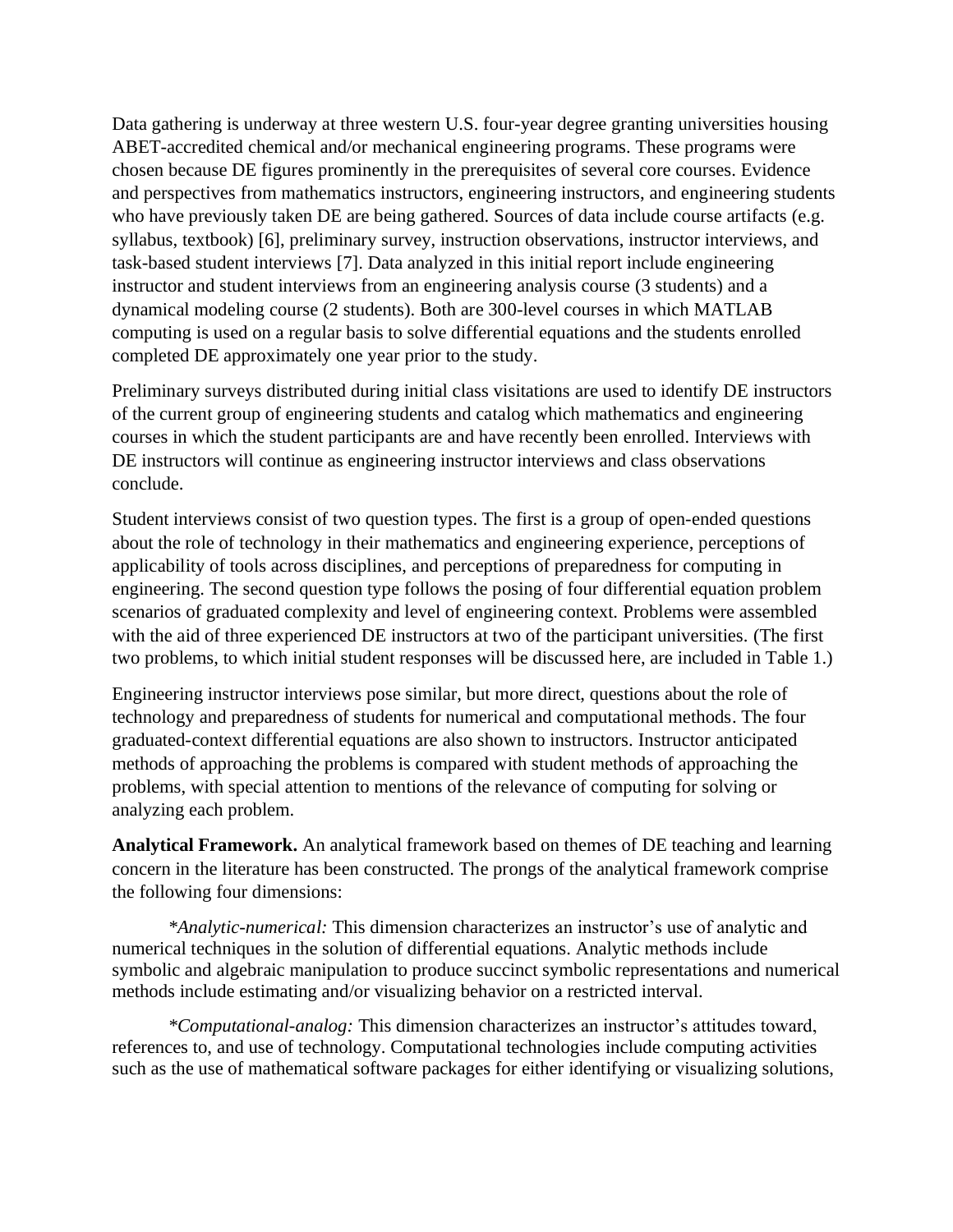and writing and/or running computer code to implement solution algorithms. Analog technologies refer primarily to the use of pencil and paper for working out solutions.

*\*Transmission-inquiry:* This dimension characterizes an instructor's methods of content presentation and student engagement as more transmissionist or more student-centered [8]. Modes of engagement such as active learning, problem-based learning, and collaborative learning will be classified together on the inquiry end of the instructional spectrum.

*\*Disciplinary examples:* This dimension characterizes the use of mathematical examples in the course structure, including: the types of disciplines represented by the examples, the extent to which examples are sourced from or align with a textbook, the extent to which examples are implemented using analytic or numerical methods, and the extent to which examples are implemented using computational or analog methods.

The **research question** asked in this subset of the larger study is: *How do these mathematical, computational, and pedagogical aspects of delivery style in DE courses affect chemical and mechanical engineering students' computing experiences in later DE applications?*

#### **Initial Findings**

This report includes initial observations from the first several weeks of the study, including instructor-anticipated and actual student problem-solving approaches using only the computational-analog, analytic-numerical, and disciplinary examples dimensions. Furthermore, while four problem situations are shown to students and instructors in interviews, only initial observations about the first two contextless problems are summarized here. Problem 1 is a firstorder non-linear ODE and problem 2 is a second-order non-homogeneous ODE, both shown in Table 1. Perspectives from instructors and student participants in two courses, engineering analysis and dynamic modeling, are summarized. Students who are shown these problems have not yet been asked directly about their past DE course, but only about their general engineering and mathematics experience, to prevent artificially cuing students regarding anticipated problem structures or strategies.

#### **Table 1**

| <b>Problem 1</b>                           | <b>Problem 2</b>                |
|--------------------------------------------|---------------------------------|
| $y$ is a function of $t$ where             |                                 |
| $y' = 5 - 3\sqrt{y}$ and                   | $y'' + y = 3\sin 2t + t\cos 2t$ |
| $y(0) = 2.$                                | What is a solution for $y$ ?    |
| What will the value of y be when $t = 2$ ? |                                 |

**Problem 1.** This is a problem used by Boyce & DiPrima [9] as an example to illustrate Euler's method. The instructor of the engineering analysis course anticipated that problem 1 would present no difficulty for students, intimating an analytic solution was within reach. The instructor of the dynamic modeling course concluded that a numerical solution would be simplest, but anticipated that this approach would likely not occur to students.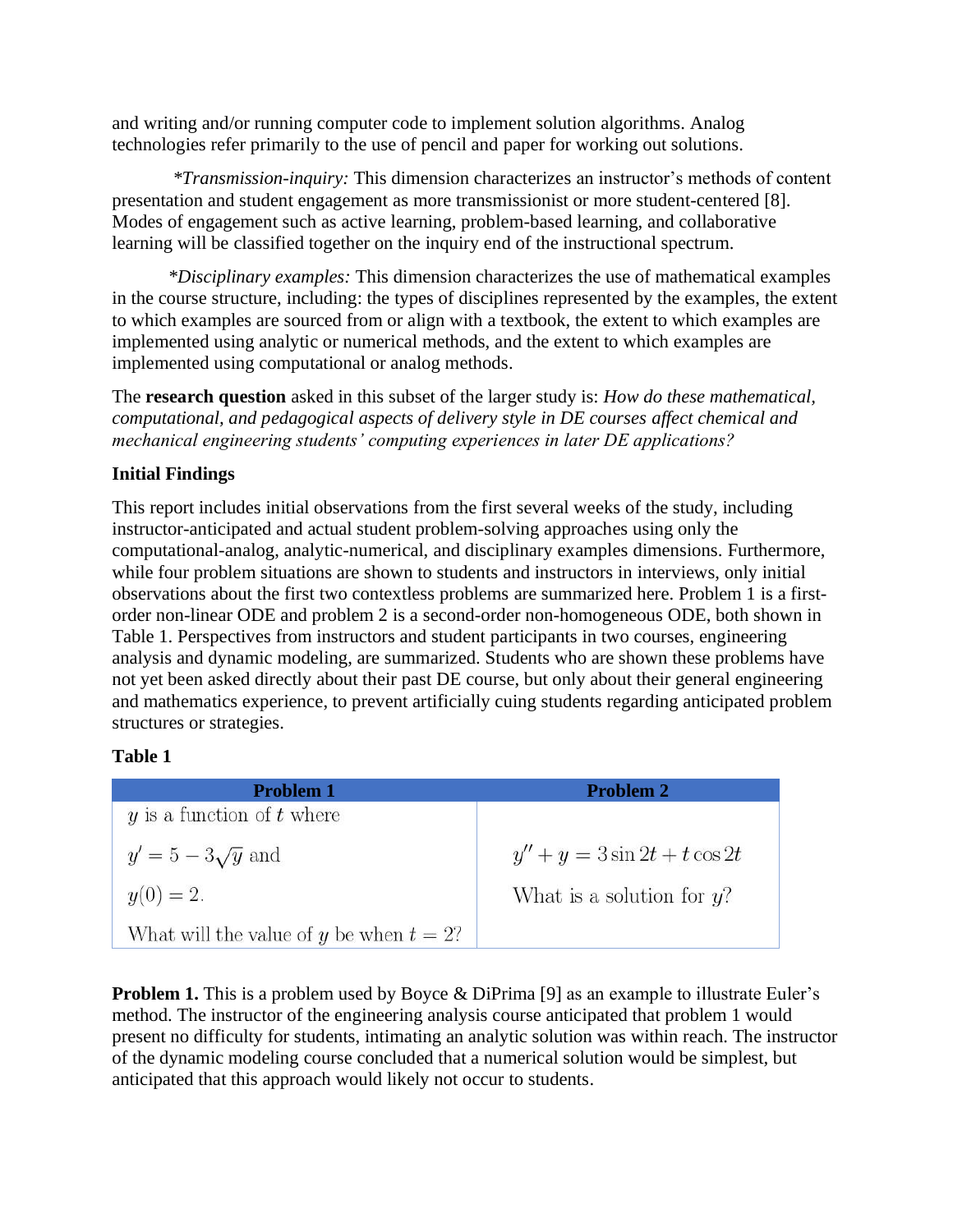First student reactions to the problem included recognition of a differential equation (2 students), recognition of first order (1), and recognition of an initial value problem (3). Students *either* connected this course to their DE course or to experience in a course such as kinetics, dynamics, or physics, but not to both. None of the five student participants in the two courses included numerical methods of solution among their possible approaches. For problem 1, the use of physical terminology was associated with characterization of the problem by students as low difficulty.

The two students who characterized the *examples* used in their prior DE course as highly relevant and helpful explicitly identified problem 1 as a differential equation. These two students were also the only ones to use terminology and approaches that would be used by a DE instructor in approaching the problems, such as "first-order initial value problem" and outlining the process of separation of variables followed by integration, even though that precise terminology was not used. Interestingly, neither of these two students who reported the highest usefulness of DE examples used physical terminology (position, velocity, momentum, etc.) to describe what they saw in this problem.

**Problem 2.** For problem 2, none of the students used DE terminology such as "2nd order" or "nonhomogeneous". Three students talked about the higher difficulty of this problem. Two students reported they would put the problem into an online equation solver, one reported they would seek out a YouTube video, one would try to simplify the equation with a trig identity, and the fifth student articulated no particular problem-solving strategy.

The engineering analysis instructor anticipated that students wouldn't connect this problem to "the rest of their universe," an expectation that appears to have held with the students from that course, as none of those three students either used physical terminology or referenced any course other than DE in making problem connections.

The dynamic modeling instructor once again felt a numerical solution was most appropriate for problem 2, and was the only individual in the group to explicitly mention the complicating *t* factor on the right-hand side. Only the two student volunteers from this course both explicitly discussed the right-hand side of the problem, one referring to its "sinusoidal pattern" and the other inferring that "something is going around a curve, or following some nonlinear path." One of this pair of students was also the only one to make any mention of waves in making sense of the problem.

**Computing.** Three students reported using MATLAB for the first time this term, and all report it as challenging. The two students who came into the semester feeling prepared to code in MATLAB included one who took a MATLAB course and one who took a C course. Students who had been briefly exposed to MATLAB during their DE course did not count themselves as having prior MATLAB experience.

Two students took the C course, and while one of them found it has increased their preparedness and confidence with MATLAB, the other reported they are struggling with the differences. Interestingly, the instructor of the engineering analysis course confirmed that students who opt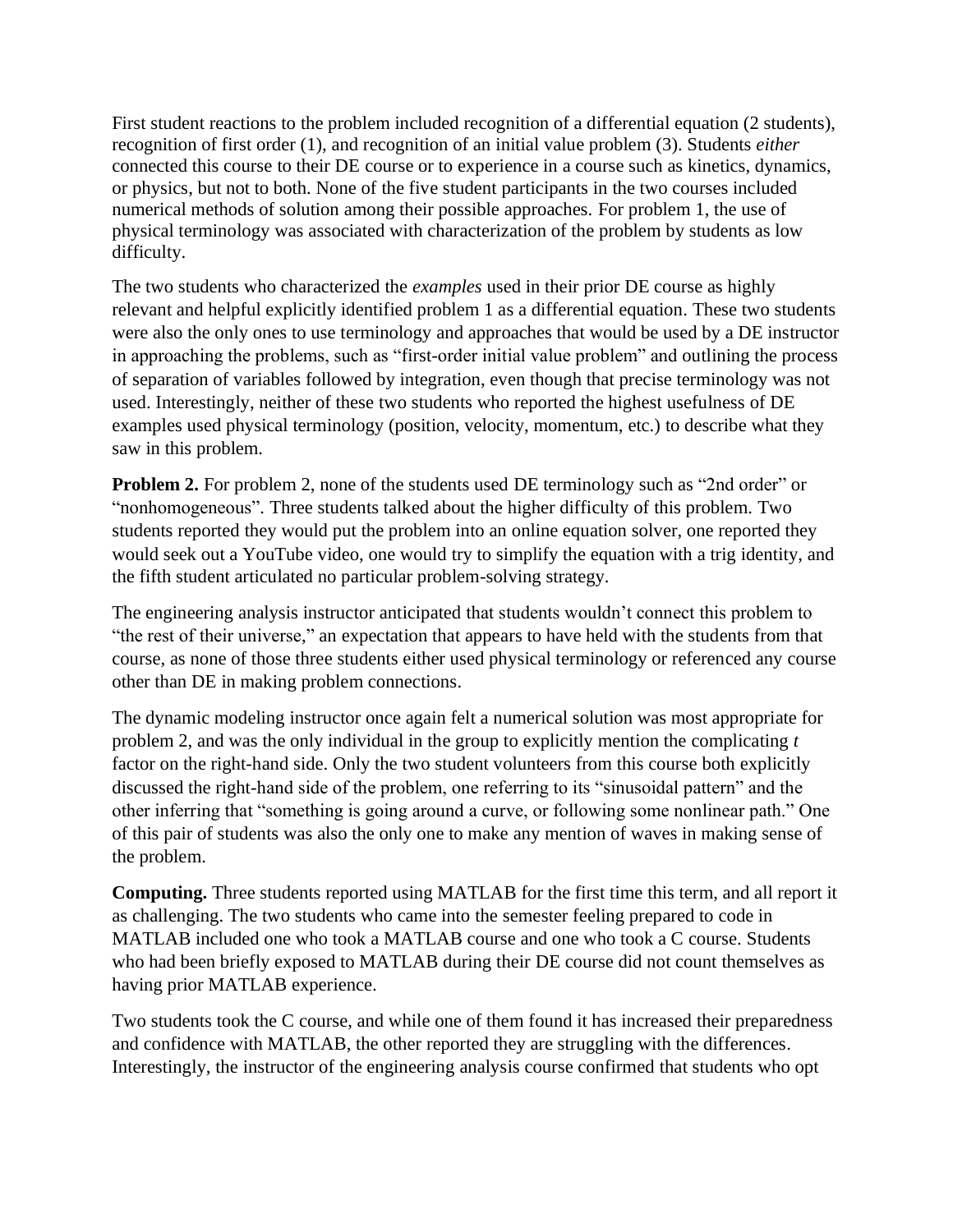for the MATLAB prerequisite computing option struggle with MATLAB, while those who take the "more serious" C/C++ programming course do well in MATLAB.

The two student participants from the dynamical modeling course reported having been taught numerical methods in DE, but not having hands-on computing experience in the class. The three students from the engineering analysis course reported neither training in numerical methods nor computing experience in their DE course.

#### **Discussion**

Regardless of these problems' suitability for analytic or numerical approaches, and regardless of students' reported comfort level with mathematical coding, students exhibited no instinct to include numerical/computational methods in their grappling with the problems. Neither the students in the dynamic modeling class, who are seeing computational treatments of problems on nearly a daily basis, nor the students in the engineering analysis course who are seeing both the analytic and computational treatments of the same or similar problem structures within weeks of each other, expressed any instinct to treat these two problems, each of which is challenging using analytic methods, with numerical/computational methods. An early speculation on the reason for this is students' inability to recognize that *any* problem is amenable to computational solution. Students may also associate numerical methods only with problems that have been explicitly staged for discretization and coding. Future investigation will include examining student instincts to use computational methods when problem complexity is increased even further.

Students that recalled specific DE course terminology and reported higher estimation of the usefulness of the examples in the course did not tend to think about either the first or secondorder problem in terms of physical interpretations. Students who seemed at a loss for explicit mathematical terminology, and who incidentally reported less satisfaction with DE course examples, used physical interpretations such as displacement and acceleration to describe what they saw in the problems. This gives an initial impression of a difference in the cognitive tools used to understand the problem, depending on whether it is connected to a DE course experience or to a kinetics, dynamics, or physics course experience. These different perspectives of problem interpretation can be viewed in the PFL framework as potential categories of *knowing-with* that lead students to different paths of problem grappling.

Timeline for remaining data gathering is currently on track to be completed in June 2021. Analysis of anticipated and actual student work with differential equations from both mathematics and engineering perspectives is expected to provide insights into transferable competencies across a range of computational delivery styles of DE instruction.

### **References**

[1] Petrick, I. (2020, October). Creating lasting value in the age of AI and IOT. In: How do we scale-up industry-education collaboration? Industry 4.0 Workforce Summit, ASEE, https://www.workforcesummit.asee.org.